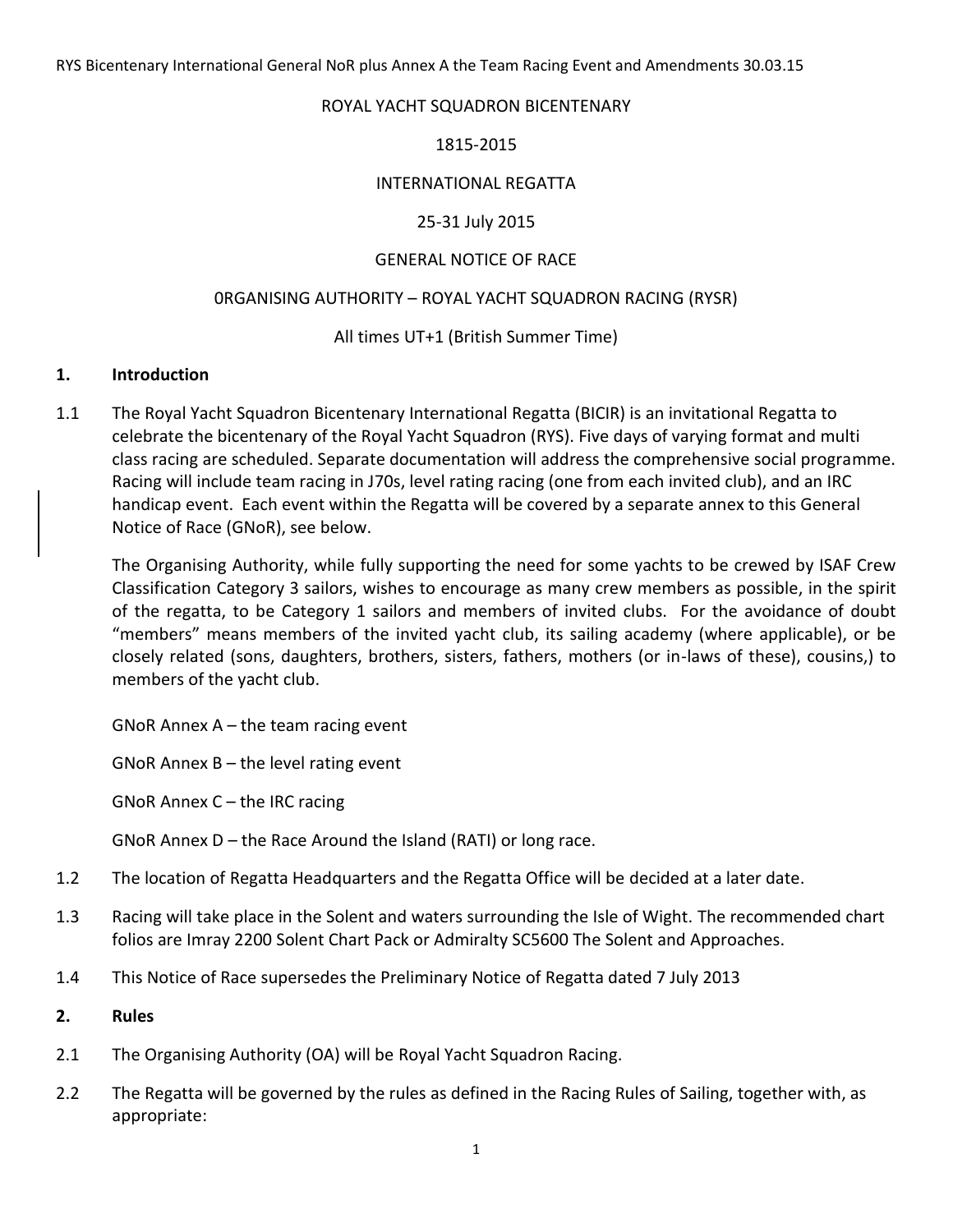The ISAF Offshore Special Regulations for Category 4

The IRC Rules Parts A, B & C

The MOCRA Rating Rule

Class Rules where appropriate, with the exception of the J70s for team racing.

2.3 Any changes to the Rules will be identified in the relevant Annexes in accordance with RRS Appendix J1.

# **3. Eligibility and Crew Classification**

- 3.1 The Regatta, which is by invitation only, is open to the following:-
- 3.1.1 Monohull yachts of the Royal Yacht Squadron and all invited clubs, including J Class Yachts which are members of the J Class Association, Classic and Cruising Classes with current IRC certificates and of minimum hull length (HL) 12 M and minimum IRC rating 1.050, (except that Classic Yachts (defined as classic monohull yachts of wooden hull construction built before 1970) may have lower ratings) and maximum draft 6m, or maximum IRC rating of 1.850. The OA may, at its sole discretion, allow entries of other yachts that do not meet the minimum rating limit, which are of special historical interest.
- 3.1.2 Transatlantic Race monohull yachts, including those that exceed the draft limit or the rating limits stated in GNoR 3.1.1 and Transatlantic Race multihull yachts, may enter the Race Around the Island or the equivalent long distance race only. Yachts entered in this category need not be owned or chartered by members of invited clubs.
- 3.1.3 Within the IRC divisions two yachts from invited clubs, as well as two yachts from member clubs of Cowes Combined Clubs, are invited to enter for separate inter-club trophies, based on their points scores in the IRC fleet racing event, as detailed in Annex C of this GNoR. These yachts may, at the discretion of the Organising Authority, be divided into more than one class.
- 3.1.4 Class splits and the total number of classes in the IRC divisions will be decided after the total number of entries is known. The Organising Authority's intention is that one or more of these classes will be for classic yachts (see Annex C).
- 3.1.5 One single yacht from each invited club to participate in a one design class fleet racing competition, with crew member age stipulations for each crew (see Annex B).
- 3.1.6 Two boat teams (crews of three, maximum age 30) from invited clubs to participate in a J70 team racing competition. There will be a maximum of twelve teams in total (see Annex A).
- 3.1.7 The maximum number of yachts in all classes will be limited to 200, not including the J70s (GNoR 3.1.6 above) or those eligible only for the RATI or long race (GNoR 3.1.2 above).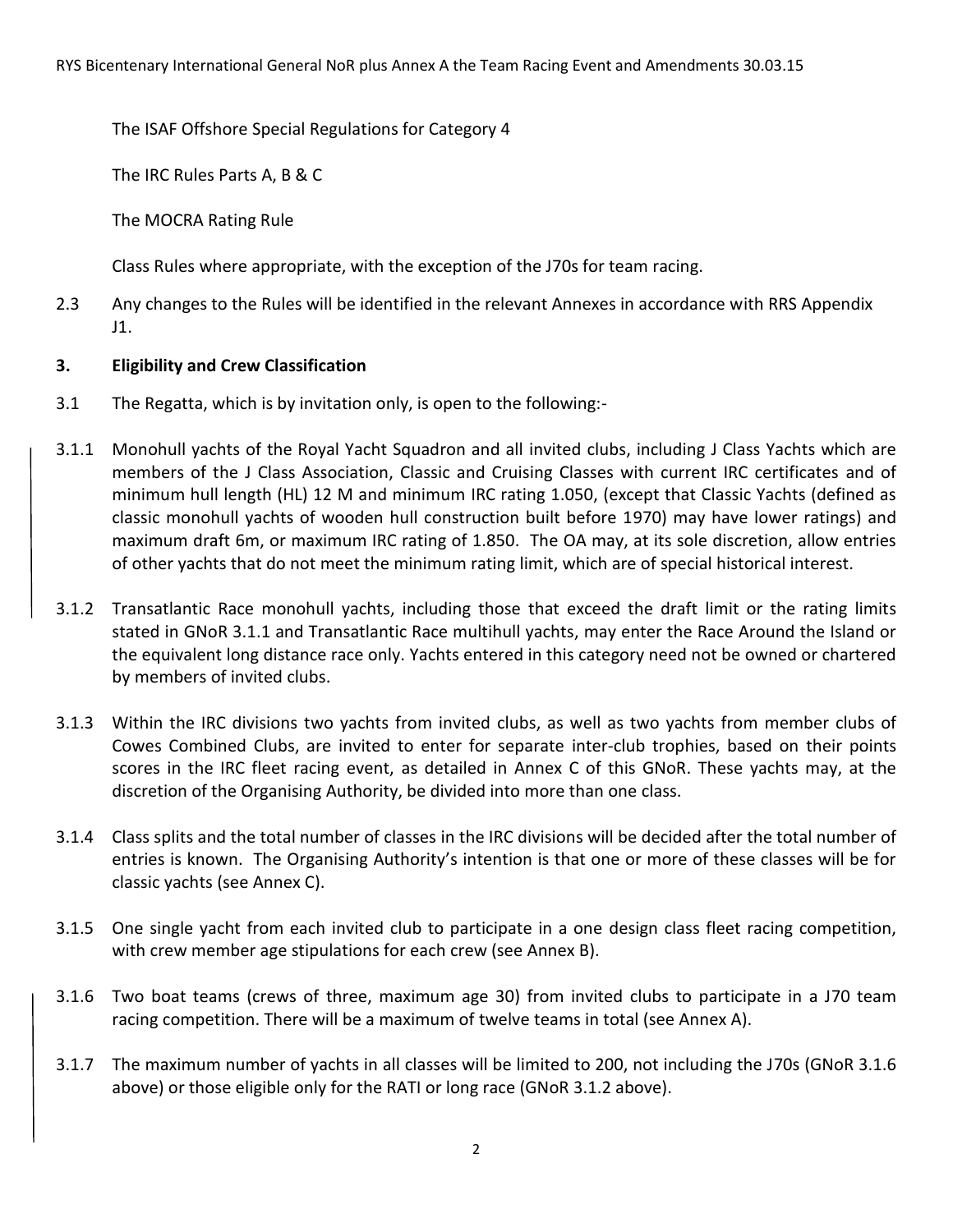- 3.1.8 The permitted ISAF Classification Code of crew members for each event is detailed in the appropriate Annex. For the avoidance of doubt sailors without a Group 1 classification shall be deemed to be Group 3.
- 3.1.9 Yachts may carry advertising as allowed by the ISAF advertising code (ISAF Regulation 20) subject to class rule restrictions.

# **4. Registration and measurement**

4.1 Yachts may register at the Regatta Office between 0800 and 1800 on both Saturday 25 July and Sunday 26 July. Measurement, where appropriate for IRC classes, will take place by prior arrangement with the Race Committee between the same times, at Cowes Yacht Haven.

# 5. **Entry forms and berthing**

- 5.1 Entry forms are attached to each Annex to this GNoR. The deadline for entries to be received at the Regatta Office, with the correct entry fee is detailed on each entry form (see separate annexes).
- 5.2 Arrangements for berthing will be outlined in the relevant annexes.

# **6. Schedule of events**

| Date                              | Time                  | Event                                                                         |
|-----------------------------------|-----------------------|-------------------------------------------------------------------------------|
| Saturday 25 and Sunday 26<br>July | 0800-1800             | Registration at the Regatta<br>Office and Measurement at<br>Cowes Yacht Haven |
| Sunday 26 July                    | 1800                  | Skippers briefings at RYS                                                     |
| HW Portsmouth 0728                | 1830                  | Opening ceremony at RYS                                                       |
| Monday 27 July                    | 0900-1200             | Team Racing first flights                                                     |
| HW Portsmouth 0842                | 1300-1600             | Team Racing second flights                                                    |
|                                   | 1025                  | First Warning Signals for IRC<br>and level rating classes                     |
| Tuesday 28 July                   | As for Monday 27 July | As for Monday 27 July                                                         |
| HW Portsmouth 0958                |                       |                                                                               |
| Wednesday 29 July                 | 0900-1200             | Team Racing first flights                                                     |
| HW Portsmouth 1059                | 1300-1600             | Team Racing second flights                                                    |
|                                   | 0755                  | First Warning Signal for the                                                  |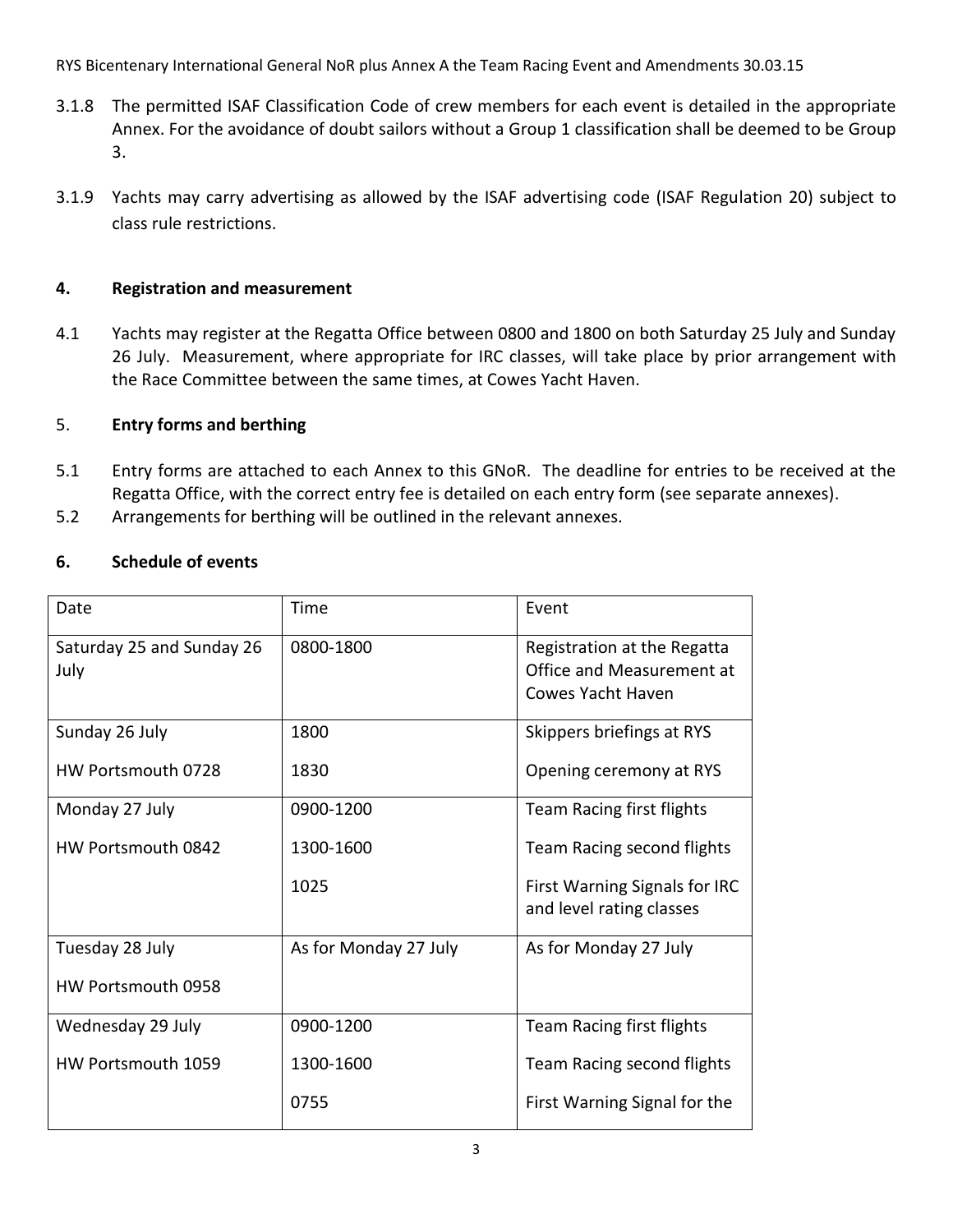|                                      |           | RATI or Long Race                                         |
|--------------------------------------|-----------|-----------------------------------------------------------|
| Thursday 30 July                     | 0900-1200 | Team Racing first flights                                 |
| HW Portsmouth 1151                   | 1300-1600 | Team Racing second flights                                |
|                                      | 1025      | First Warning Signals for IRC<br>and level rating classes |
| Friday 31 July<br>HW Portsmouth 1239 | 1000-1400 | Team Racing semi finals and<br>finals                     |
|                                      | 1025      | First Warning Signals for IRC<br>and level rating classes |
|                                      | 1900      | Prize Giving ceremony at the<br><b>RYS</b>                |
|                                      |           |                                                           |

# **7. Sailing Instructions**

7.1 The SIs for each event will be available online from the Regatta website www.rysr.org.uk from 2359 on 31 May 2015.

# 8. **Prizes**

Prizes will be awarded at the discretion of the Organising Authority

# 9. **Indemnity**

Rule 4 of the Racing Rules of Sailing states: "The responsibility for a boat's decision to participate in a race or to continue racing is hers alone."

Sailing is by its nature an unpredictable sport and therefore involves an element of risk. By taking part in the event, each competitor agrees and acknowledges that:

- a) They are aware of the inherent element of risk involved in the sport and accept responsibility for the exposure of themselves, their crew and their boat to such inherent risk whilst taking part in the event;
- b) They are responsible for the safety of themselves, their crew, their boat and their other property whether afloat or ashore;
- c) They accept responsibility for any injury, damage or loss to the extent caused by their own actions or omissions;
- d) Their boat is in good order, equipped to sail in the event and they are fit to participate;
- e) The provision of a race management team, patrol boats, umpires and other officials and volunteers by the organiser does not relieve them of their own responsibilities;
- f) The provision of patrol boat cover is limited to such assistance, particularly in extreme weather conditions, as can be practically provided in the circumstances;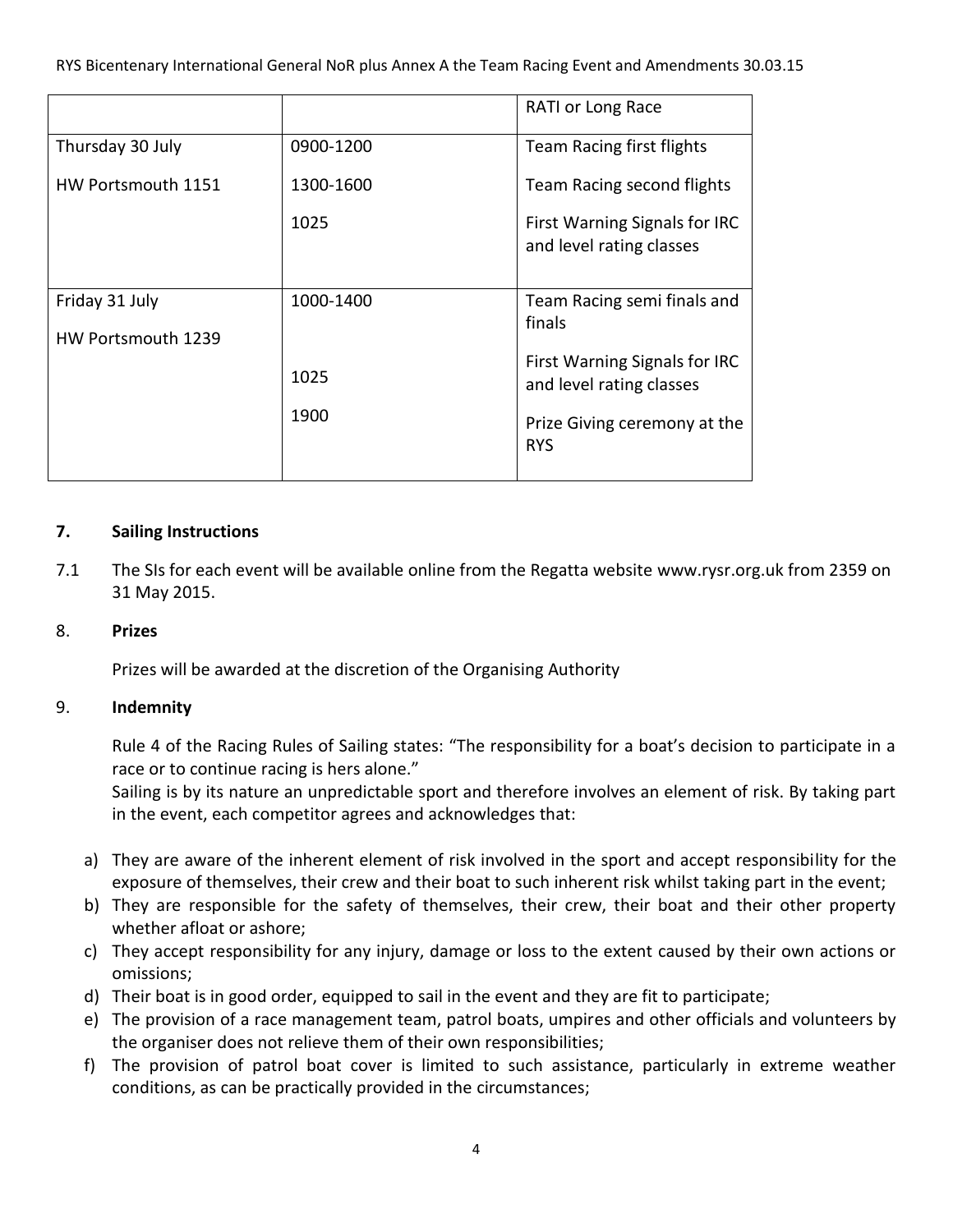- g) They are responsible for ensuring that their boat is equipped and seaworthy so as to be able to face extremes of weather; that there is a crew sufficient in number, experience and fitness to withstand such weather; and that the safety equipment is properly maintained, stowed and in date and is familiar to the crew]; and
- h) Their boat is adequately insured against third party claims. For this Regatta the amount required for IRC rated yachts is not less than £2 million or equivalent.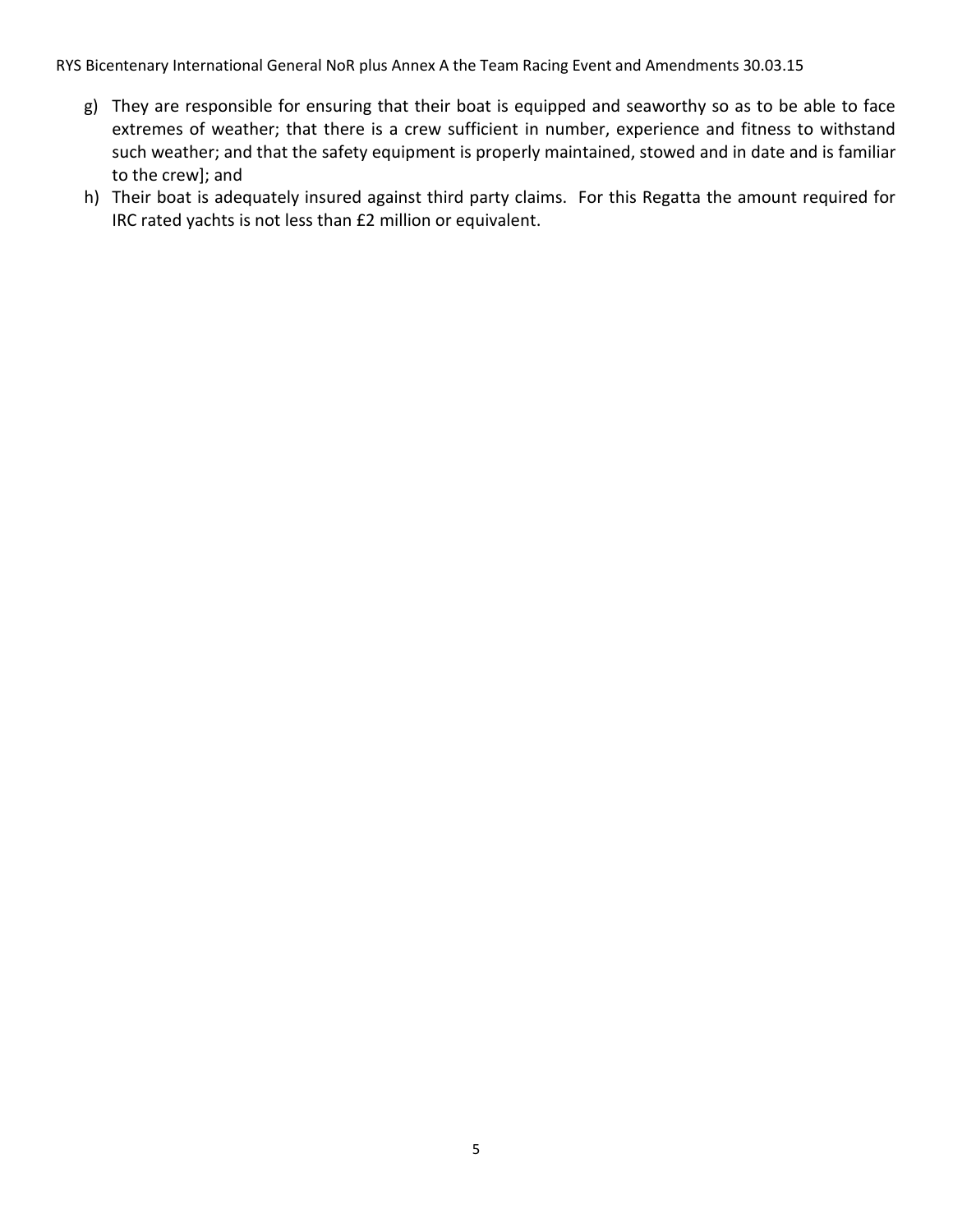#### **Annex A**

#### THE RYS BICENTENARY REGATTA

### 25-31 July 2015

#### NOTICE OF RACE - TEAM RACING EVENT

All times are British Summer Time (UT +1)

#### **1. Introduction**

- 1.1 This Notice of Race should be read in conjunction with the General Notice of Regatta (GNOR).
- 1.2 Dependent on weather conditions the Race Committee's intention is for racing to take place either in Osborne Bay or, if necessary, in Thorness Bay.
- 1.3 12 J70s will be provided by the OA. The OA will use its best efforts to equalise pairs of boats before racing commences so that each flight may compete on an equal basis.
- 1.4 Crew members shall provide their own personal floatation devices (PFDs), which shall meet entrants' national regulations. PFDs shall be worn at all times while on the water and be visible, except when actively adding or removing clothing. This changes Rule 40.

#### **2. Rules and advertising**

- 2.1 Racing will be governed by GNoR 2 and RRS Appendix D.
- 2.2 Advertising is described in GNoR 3.1.10
- 2.3 Spinnakers shall not be used.

#### **3. Eligibility, Crew Classification and entry**

- 3.1 Two crews of three (each crew shall be of mixed gender and the maximum of each member shall be 30 on 25 July 2015) from invited clubs, or who participate in the Club Academy from those clubs, or are family members (sons, daughters, brothers, sisters, cousins) of club members of those clubs will be eligible to participate in the J70 team racing competition. There will be a maximum of twelve teams in total, accepted on a first come, first served basis.
- 3.2 Crew lists shall be declared by 11 July 2015. Substitutes may be allowed by the Organising Authority (OA) after permission has been requested in writing. The new crew, being of similar weight to the person being substituted will be accepted at the discretion of the OA.
- 3.3 All crew members in this event shall hold an ISAF Group 1 Sailor Classification. (Sailors who do not hold a classification should apply at least a month before the event; see<http://members.sailing.org/classification/>)
- 3.4 The classification protest time limit is two hours after the end of the last race on the first day of racing.
- 3.5 The entry fee will be £2400 per two boat team including VAT. This covers the use of the boats, transport to and from the race area, the use of any hospitality boat as appropriate and 6 tickets per team for the opening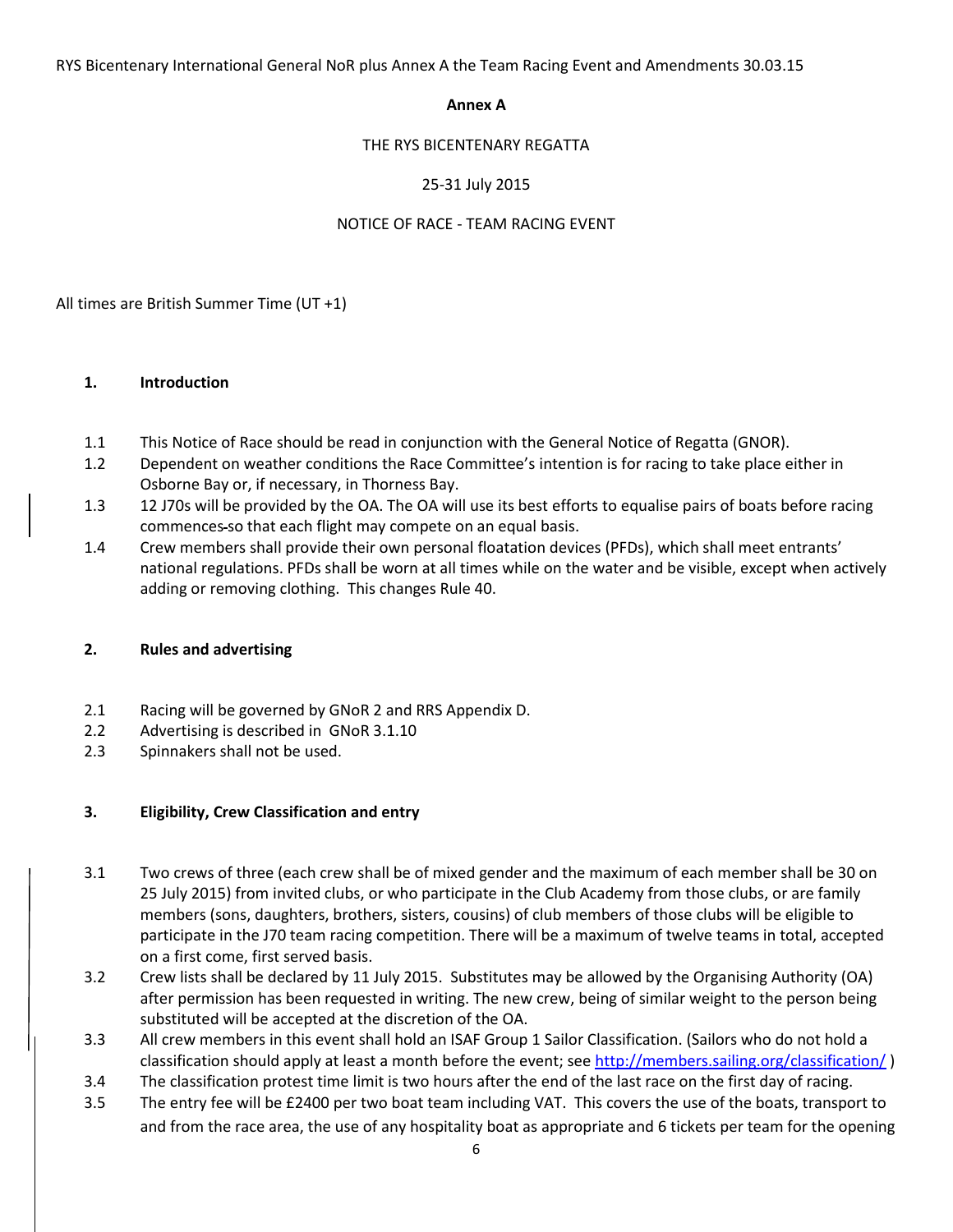and closing ceremonies, 6 tickets per team for the Regatta Ball at Osborne House. Further tickets may be available for individual purchase. A refundable deposit of £500 will be required to cover damage.

#### **4. Schedule of events**

- 4.1 Up to four days of Round Robin racing will be followed by semi finals and a final. The intended schedule is described at NOR 4.3 below.
- 4.2 At least one member from each crew shall attend the Skippers Briefing at 1800 on Sunday 26 July. The location of the briefing, which will take place within Race Headquarters, will be available at Registration.
- 4.3 Schedule of events:

| Date                                 | Time                                                                 | Event                                                                               |
|--------------------------------------|----------------------------------------------------------------------|-------------------------------------------------------------------------------------|
| Saturday 25 and Sunday 26<br>July    | 0800-1800                                                            | Registration at the Regatta<br>Office                                               |
| Sunday 26 July                       | 1800                                                                 | Skippers briefings at RYS                                                           |
| HW Portsmouth 0728                   | 1830                                                                 | Opening ceremony at RYS                                                             |
| Monday 27 July                       | 0900-1200                                                            | Team Racing first flights                                                           |
| HW Portsmouth 0842                   | 1300-1600                                                            | Team Racing second flights                                                          |
| Tuesday 28 July                      | 0900-1200                                                            | Team Racing first flights                                                           |
| HW Portsmouth 0958                   | 1300-1600                                                            | Team Racing second flights                                                          |
| Wednesday 29 July                    | 0900-1200                                                            | Team Racing first flights                                                           |
| HW Portsmouth 1059                   | 1300-1600                                                            | Team Racing second flights                                                          |
| Thursday 30 July                     | 0900-1200                                                            | Team Racing first flights                                                           |
| HW Portsmouth 1151                   | 1300-1600                                                            | Team Racing second flights                                                          |
| Friday 31 July<br>HW Portsmouth 1239 | 1000-1400<br>1800 approximately (to be<br>confirmed at Registration) | Team Racing semi finals, petit<br>finals and finals<br>Prize Giving ceremony at the |
|                                      |                                                                      | <b>RYS</b>                                                                          |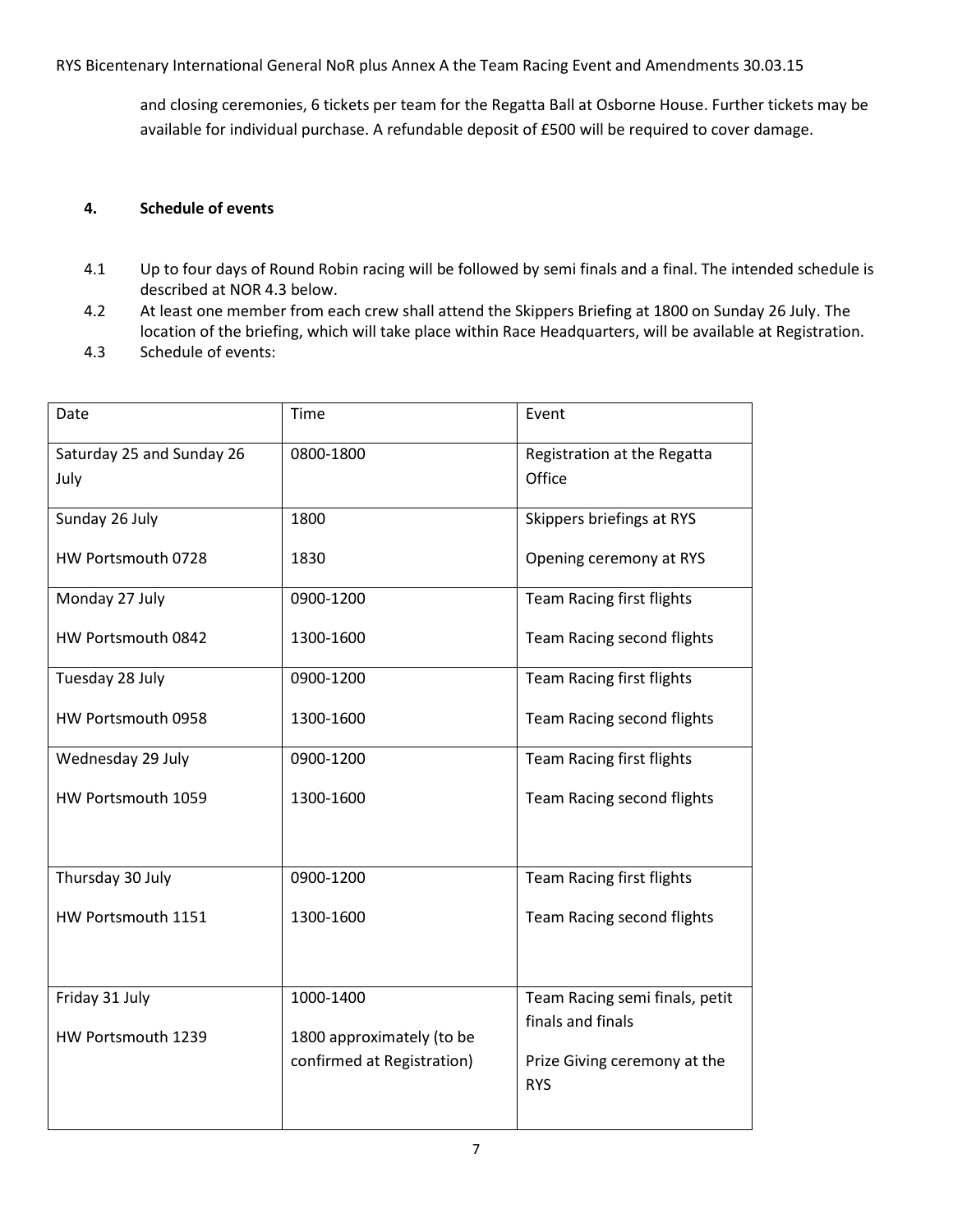#### **5. Sailing Instructions**

5.1 The Sailing Instructions will be available on the Regatta Website from 2359 on 31 May 2015.

#### **6. Courses and umpiring**

- 6.1 The courses will be rectangular, sailed in an anticlockwise direction, with the windward and leeward legs approximately twice as long as the reaching legs.
- 6.2 The start and finish Committee Vessel will be moored approximately half way along the windward leg.
- 6.3 The intention is to set single round courses for races of duration approximately 15 minutes.
- 6.4 Races will be umpired in accordance with RRS Appendix D.

#### **7. Prizes**

7.1 Prizes will be awarded to the winner, runner-up and the two losing semi-finalists.

#### **Amendments to Annex A (unnumbered)**

1.3 12 J70s will be provided by the OA. The OA will use its best efforts to equalise pairs of boats before racing commences so that each flight may compete on an equal basis.

#### Above relates to Amendment No 2 to GNOR

- 3.1 Two crews of three (each crew shall be of mixed gender and the maximum age of each member shall be 30 on 25th July 2015) from invited clubs, or who participate in the Club Academy from those clubs, or are the family members (sons, daughters, brothers, sisters, cousins) of club members of those clubs will be eligible to participate in the J70 team racing competition. There will be a maximum of twelve teams in total, accepted on a first come, first served basis.
- 3.2 Crew lists shall be declared by 11th July 2015. Substitutes may be allowed by the Organising Authority (OA) after permission has been requested in writing. The new crew, of similar weight to the person being substituted, will be accepted at the discretion of the OA.
- 3.3 All crew members in this event shall hold an ISAF Group 1 Sailor Classification. (Sailors who do not hold a classification should apply at least a month before the event; see http://members.sailing.org/classification/)
- 3.4 The classification protest time limit is two hours after the end of the last race on the first day of racing.
- 3.5 The entry fee will be £2400 per two boat team including VAT. This covers the use of the boats, transport to and from the race area, the use of any hospitality boat as appropriate and 6 tickets per team for the opening and closing ceremonies, 6 tickets per team for the Regatta Ball at Osborne House. Further tickets may be available for individual purchase. A refundable deposit of £500 will be required to cover damage.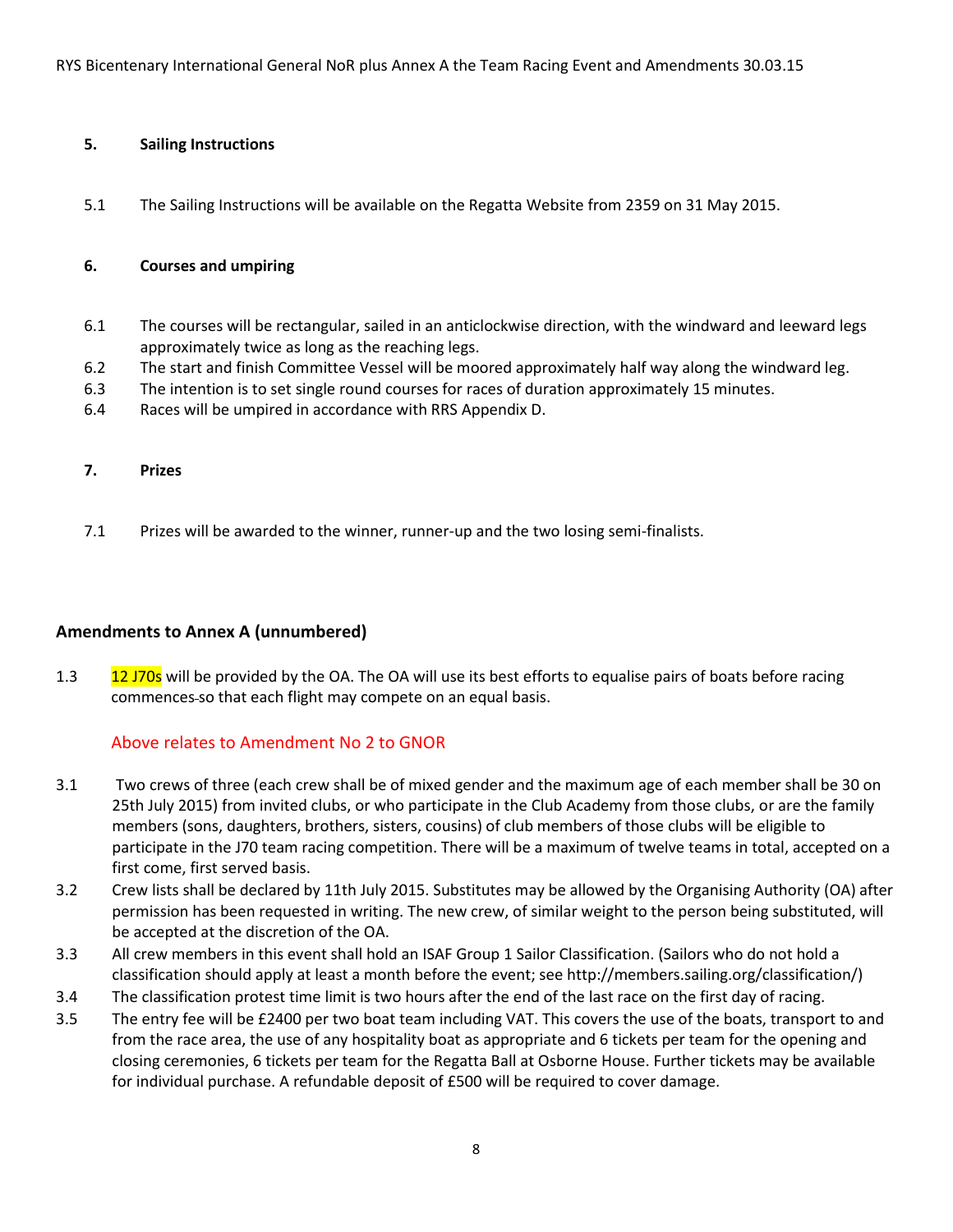# **International Bicentenary Regatta 25 – 31 July 2015**

# **Team Racing Event**

# **YACHT CLUB ENTRY FORM FOR THE TEAM RACING EVENT**

**Yacht Club: ……………………………………………………………………………………………………………………………….**

**Commodore:. …………………………………………………………email:………………………………………………………..**

**Secretary (or other contact):………………………………………………………….email:..……………………………….**

**Team Captain: ………………………………………………………………………………..email: ……………………………….**

# **Entry Fee and Payment Schedule**

All fees are inclusive of VAT where applicable

The Payment Schedule is:

| <b>TEAM RACING EVENT</b>                                                                                |
|---------------------------------------------------------------------------------------------------------|
| £2,400.00 per two boat team (see Annex A)                                                               |
| 25% OF ENTRY FEE, NON REFUNDABLE                                                                        |
| Due no later than 31 December 2014                                                                      |
| 75% OF ENTRY FEE, NON REFUNDABLE                                                                        |
| Due no later than 1 June 2015                                                                           |
| <b>DAMAGE DEPOSIT</b>                                                                                   |
| £500 due no later than 1 July 2015 which will be repaid in part or full depending on any claims arising |

# **Payment**

Cheque: Please make payable to "Royal Yacht Squadron".

Bank Transfer: Please send transfer payments to:

RYS Secretary's account: a/c no 01464334, sort code: 30-95-99, Branch: Lloyds TSB Newport, Isle of Wight Branch IBAN: GB88LOYD30959901464334 BIC: LOYDGB21641 (if you choose to pay by bank transfer please add £10 to cover the charges made by our bank)

VISA payment: (will incur a 3% charge to cover costs imposed on RYS by Cardnet)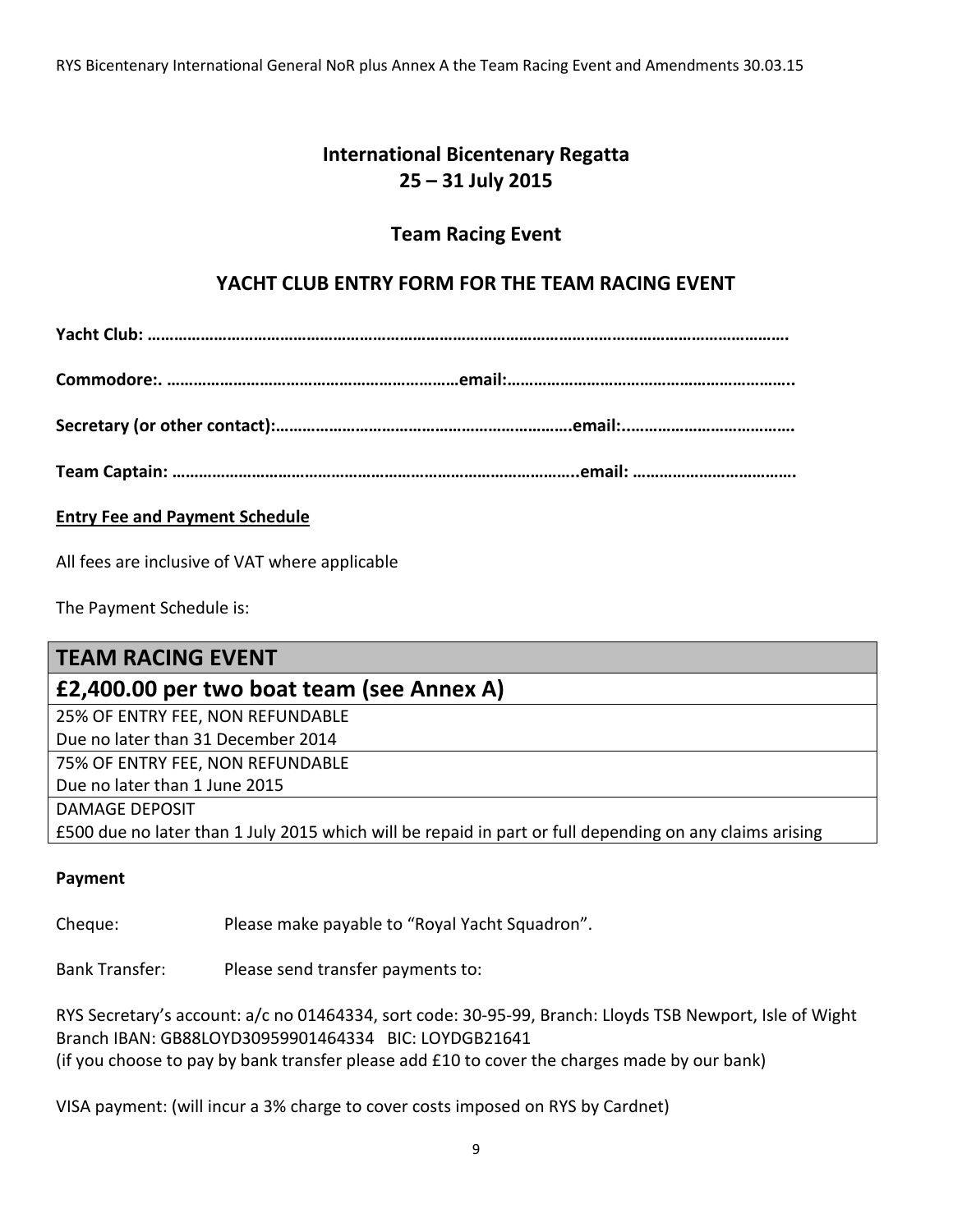| Expiry Date:  Security No $\Box$ $\Box$ |
|-----------------------------------------|
| Contact number of cardholder:           |
|                                         |
|                                         |

The signatory agrees:

- a) They are aware of the inherent element of risk involved in the sport and accept responsibility for the exposure of themselves, their crew and their boat to such inherent risk whilst taking part in the event;
- b) They are responsible for the safety of themselves, their crew, their boat and their other property whether afloat or ashore;
- c) They accept responsibility for any injury, damage or loss to the extent caused by their own actions or omissions;
- d) When taken over their boat is in good order, equipped to sail in the event and they are fit to participate;
- e) The provision of a race management team, patrol boats, umpires and other officials and volunteers by the organiser does not relieve them of their own responsibilities;
- f) The provision of patrol boat cover is limited to such assistance, particularly in extreme weather conditions, as can be practically provided in the circumstances;

**Signature ………………………………………………………… Date** 

**…………………………………………………………………..**

# **CREW LIST**

# **A FINAL CREW LIST SHALL BE LODGED BY 30th JUNE 2015 CHANGES TO CREW THEREAFTER SHALL BE ADVISED TO THE OA**

This is: **The first Crew List for this boat / A changed Crew List** (please delete as appropriate)**:**

# **Names of all crew, WITH ISAF CLASSIFICATION and club membership**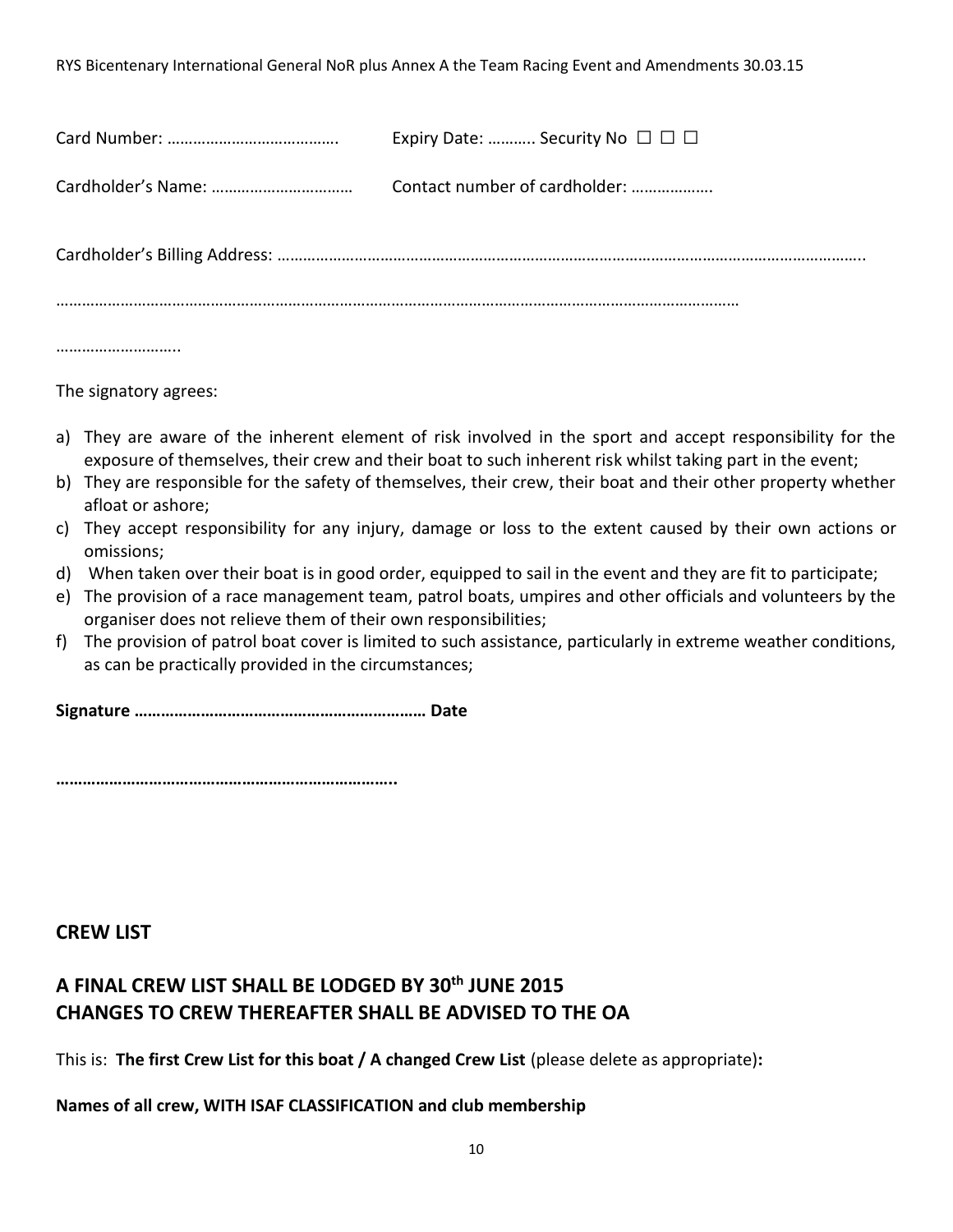| <b>NAME</b> | <b>CLUB MEMBER</b> | <b>ISAF CLASSIFICATION.</b> |
|-------------|--------------------|-----------------------------|
|             |                    |                             |
|             |                    |                             |
|             |                    |                             |
|             |                    |                             |
|             |                    |                             |
|             |                    |                             |
|             |                    |                             |
|             |                    |                             |
|             |                    |                             |
|             |                    |                             |
|             |                    |                             |
|             |                    |                             |
|             |                    |                             |
|             |                    |                             |
|             |                    |                             |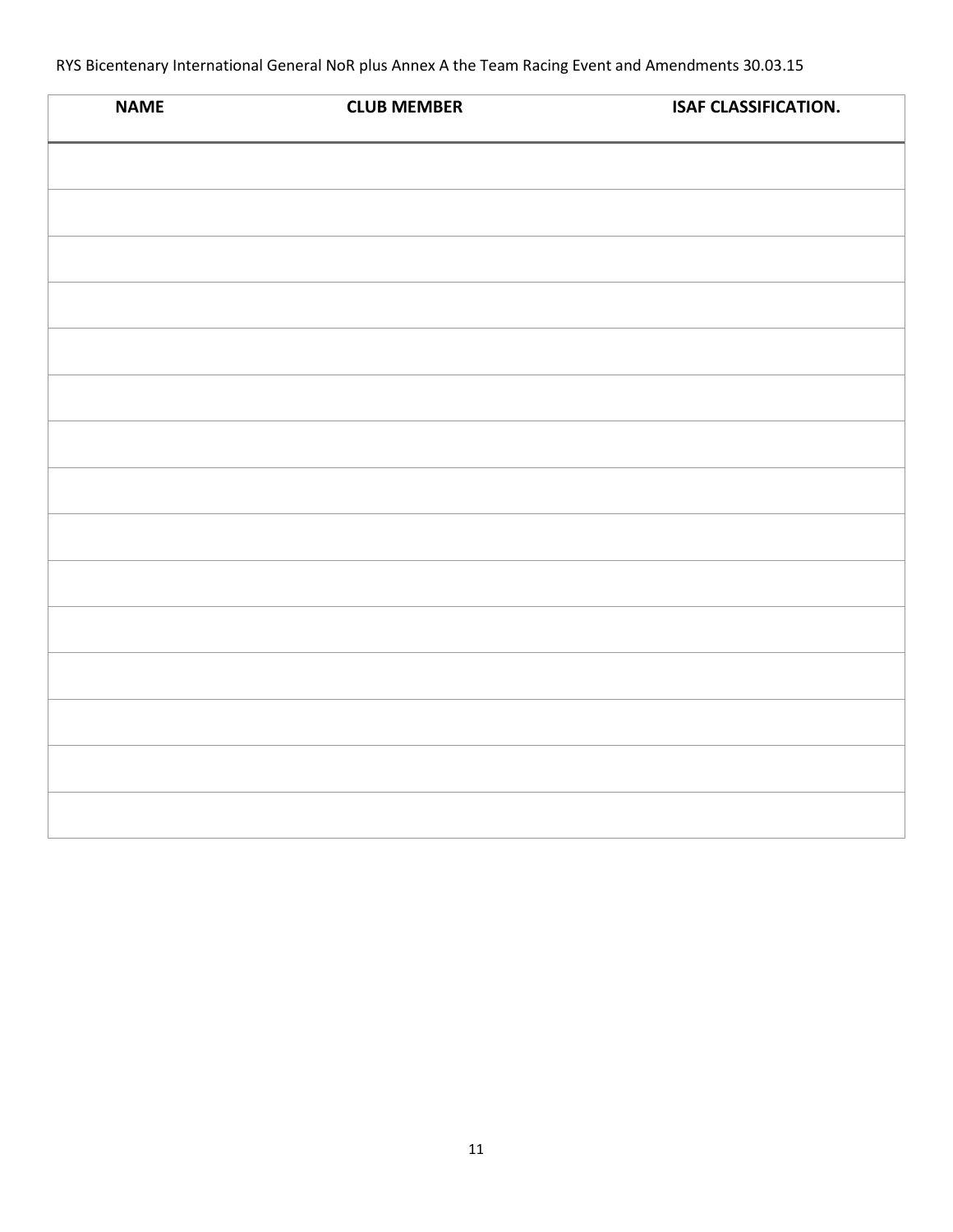Name in CAPITALS of Person Submitting this List:

| <b>CHECK LIST FOR ENTRIES</b>                                                                    |  |  |
|--------------------------------------------------------------------------------------------------|--|--|
|                                                                                                  |  |  |
| Entry Form Completed: $\Box$                                                                     |  |  |
| Entry fee of £ (GBP): $\Box$                                                                     |  |  |
|                                                                                                  |  |  |
| VISA Payment Details completed: $\Box$                                                           |  |  |
| Copy of Bank Transfer Form enclosed: $\Box$ (if applicable)                                      |  |  |
| Expected total number of regatta wristbands/social tickets required in addition to crew members: |  |  |
| Crew List completed: $\Box$                                                                      |  |  |

# **Please note entries will not be confirmed until the full entry fee is received**